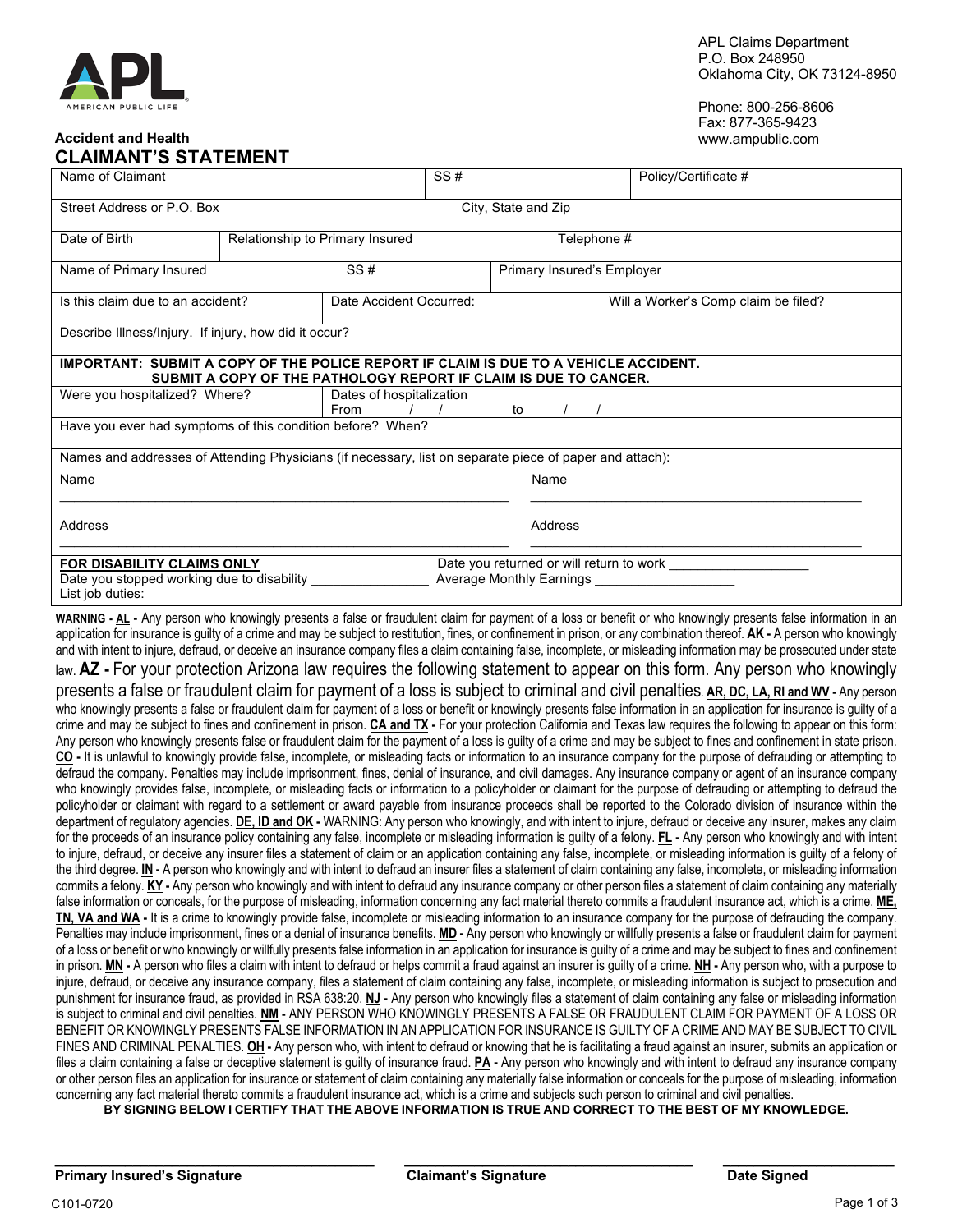## **EMPLOYER'S STATEMENT: FOR DISABILITY OR WAIVER OF PREMIUM CLAIMS ONLY**

| 1. Date of first absence due to disability                                                                                                                                                                           | 2. Date employee returned to work           |             |  |  |  |
|----------------------------------------------------------------------------------------------------------------------------------------------------------------------------------------------------------------------|---------------------------------------------|-------------|--|--|--|
| 3. Date hired                                                                                                                                                                                                        | 4. Date of termination if terminated        |             |  |  |  |
| 5. Date of retirement if retired                                                                                                                                                                                     | 6. Did employee take disability retirement? |             |  |  |  |
| 7. REQUIRED: If the employee pays the premium for this plan through payroll deduction, is the premium sheltered under a Section<br>125 (cafeteria) plan? Is the premium paid by the employer as an employee benefit? |                                             |             |  |  |  |
| 8. Has claim or will claim be made for Worker's Compensation Benefits?<br>If yes, what is the status of the claim?                                                                                                   |                                             |             |  |  |  |
| 9. Will you provide "light duty" if employee is released with restrictions?                                                                                                                                          |                                             |             |  |  |  |
| 10. Employer Name                                                                                                                                                                                                    | 11. Employer Telephone #                    |             |  |  |  |
| <b>Authorized Signature</b>                                                                                                                                                                                          | <b>Title or Position</b>                    | <b>Date</b> |  |  |  |

### **ATTENDING PHYSICIAN'S STATEMENT: For routine FIRST-AID claims, this side is not usually required if a copy of the bill showing Patient's name, diagnosis, charges and date incurred is furnished along with Claimant's Statement on reverse side.**

| 1. Diagnosis and concurrent conditions. <b>ICD CODES REQUIRED:</b>                                                         |                                                                                                                                 |                                                                                                                         |                                  |  |
|----------------------------------------------------------------------------------------------------------------------------|---------------------------------------------------------------------------------------------------------------------------------|-------------------------------------------------------------------------------------------------------------------------|----------------------------------|--|
| 2. Is condition due to injury or sickness arising out<br>of patient's employment? TYes No                                  | 3. If condition is due to an accident, give details of the accident:                                                            |                                                                                                                         |                                  |  |
| 4. Is condition due to pregnancy? L Yes _ No If yes, expected delivery date: __________ Date of LMP _________              |                                                                                                                                 |                                                                                                                         |                                  |  |
| 5. Report of Services (or attach itemized bill):<br>Date of Service<br>CPT Code<br>Description of Medical Service Rendered | <u> 1989 - Johann John Stone, markin film yn y breninnas y breninnas y breninnas y breninnas y breninnas y breni</u>            | Charge<br>$\frac{1}{2}$                                                                                                 |                                  |  |
| 6. Date symptoms first appeared or accident happened                                                                       | 7. Date patient first consulted you for this condition                                                                          |                                                                                                                         |                                  |  |
| 8. Has patient ever had same or similar condition? OYes ONo<br>If "yes", when and describe:                                | 9. Patient still under your care for this condition?<br>Yes ∟ No                                                                |                                                                                                                         |                                  |  |
| 10. Patient was continuously and totally disabled (unable to<br>perform substantially all of his/her occupational duties)  | 11. Patient was partially disabled (able to perform<br>some but not all of his/her occupational duties)<br>From Through Through |                                                                                                                         |                                  |  |
| 12. If still disabled, date patient should be able to return   13. Patient was hospital confined<br>to work?               | From                                                                                                                            | Through                                                                                                                 |                                  |  |
| 14. Does patient have other health coverage? If<br>"Yes", please identify:                                                 |                                                                                                                                 | 15. Was patient referred to you by another physician"? TYes No<br>If "Yes", please provide name of referring physician: |                                  |  |
| Physician's Name (Please Print)                                                                                            |                                                                                                                                 | Degree                                                                                                                  | <b>IRS Identification Number</b> |  |
| <b>Address</b>                                                                                                             |                                                                                                                                 | <b>Phone Number</b>                                                                                                     |                                  |  |
| <b>Physician's Signature</b>                                                                                               |                                                                                                                                 | <b>Date</b>                                                                                                             |                                  |  |